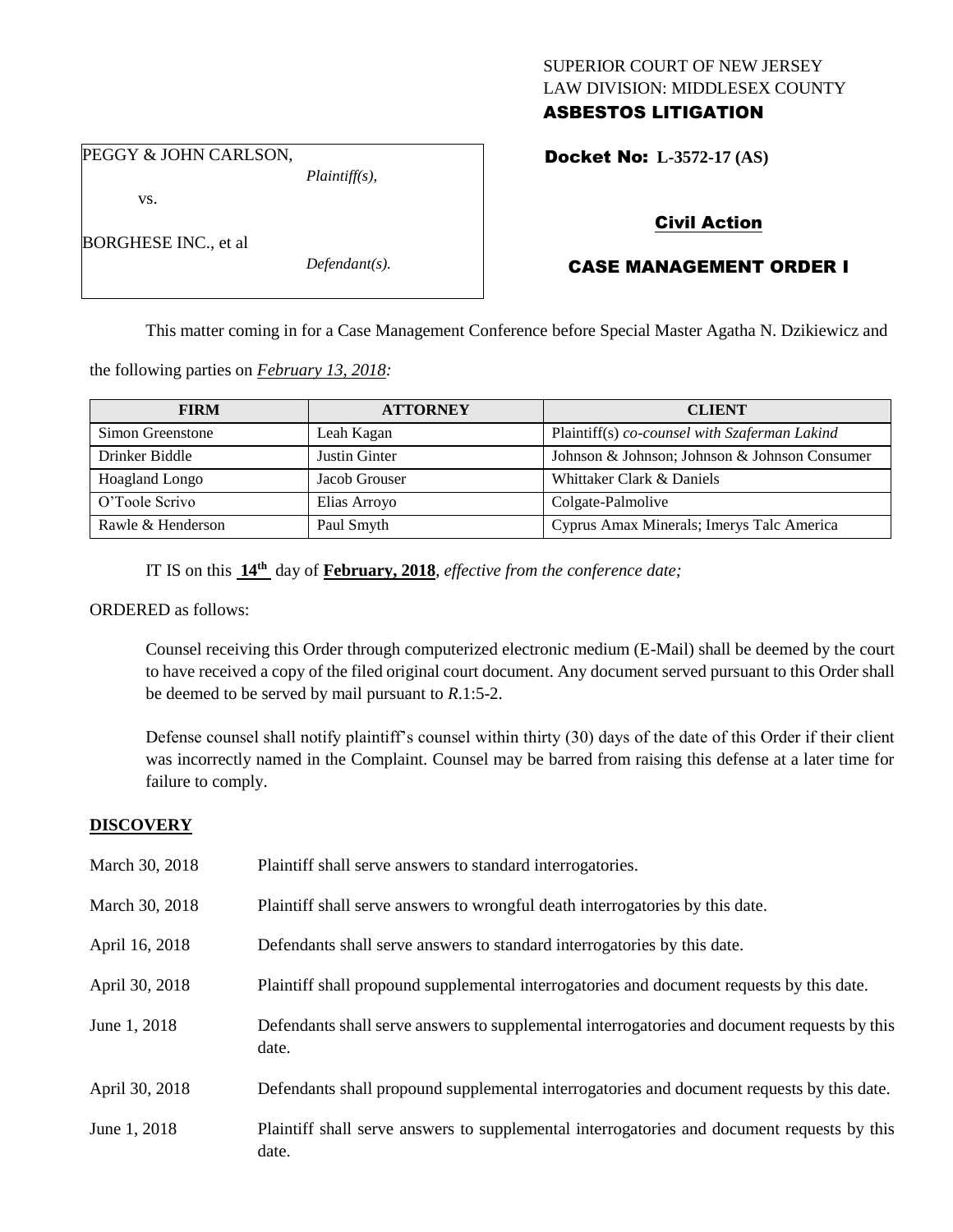- June 29, 2018 Fact discovery, including depositions, shall be completed by this date. Plaintiff's counsel shall contact the Special Master within one week of this deadline if all fact discovery is not completed.
- June 29, 2018 Depositions of corporate representatives shall be completed by this date.

### **EARLY SETTLEMENT**

September 14, 2018 Settlement demands shall be served on all counsel and the Special Master by this date.

### **SUMMARY JUDGMENT MOTION PRACTICE**

- September 14, 2018 Plaintiff's counsel shall advise, in writing, of intent not to oppose motions by this date.
- September 28, 2018 Summary judgment motions shall be filed no later than this date.
- October 26, 2018 Last return date for summary judgment motions.

#### **MEDICAL DEFENSE**

- March 30, 2018 Plaintiff shall serve executed medical authorizations (along with answers to interrogatories) by this date.
- March 30, 2018 Plaintiff shall serve a diagnostic medical report and any medical records in plaintiff's possession by this date.
- July 31, 2018 Plaintiff shall serve medical expert reports by this date.
- December 3, 2018 Defendants shall identify its medical experts and serve medical reports, if any, by this date. In addition, defendants shall notify plaintiff's counsel (as well as all counsel of record) of a joinder in an expert medical defense by this date.

#### **LIABILITY EXPERT REPORTS**

- September 14, 2018 Plaintiff shall identify its liability experts and serve liability expert reports or a certified expert statement by this date or waive any opportunity to rely on liability expert testimony.
- December 3, 2018 Defendants shall identify its liability experts and serve liability expert reports, if any, by this date or waive any opportunity to rely on liability expert testimony.

#### **ECONOMIST EXPERT REPORTS**

- September 14, 2018 Plaintiff shall identify its expert economists and serve expert economist report(s), if any, by this date or waive any opportunity to rely on economic expert testimony.
- December 3, 2018 Defendants shall identify its expert economists and serve expert economist report(s), if any, by this date or waive any opportunity to rely on economic expert testimony.

#### **EXPERT DEPOSITIONS**

January 11, 2019 Expert depositions shall be completed by this date. To the extent that plaintiff and defendant generic experts have been deposed before, the parties seeking that deposition in this case must

 $\_$  ,  $\_$  ,  $\_$  ,  $\_$  ,  $\_$  ,  $\_$  ,  $\_$  ,  $\_$  ,  $\_$  ,  $\_$  ,  $\_$  ,  $\_$  ,  $\_$  ,  $\_$  ,  $\_$  ,  $\_$  ,  $\_$  ,  $\_$  ,  $\_$  ,  $\_$  ,  $\_$  ,  $\_$  ,  $\_$  ,  $\_$  ,  $\_$  ,  $\_$  ,  $\_$  ,  $\_$  ,  $\_$  ,  $\_$  ,  $\_$  ,  $\_$  ,  $\_$  ,  $\_$  ,  $\_$  ,  $\_$  ,  $\_$  ,